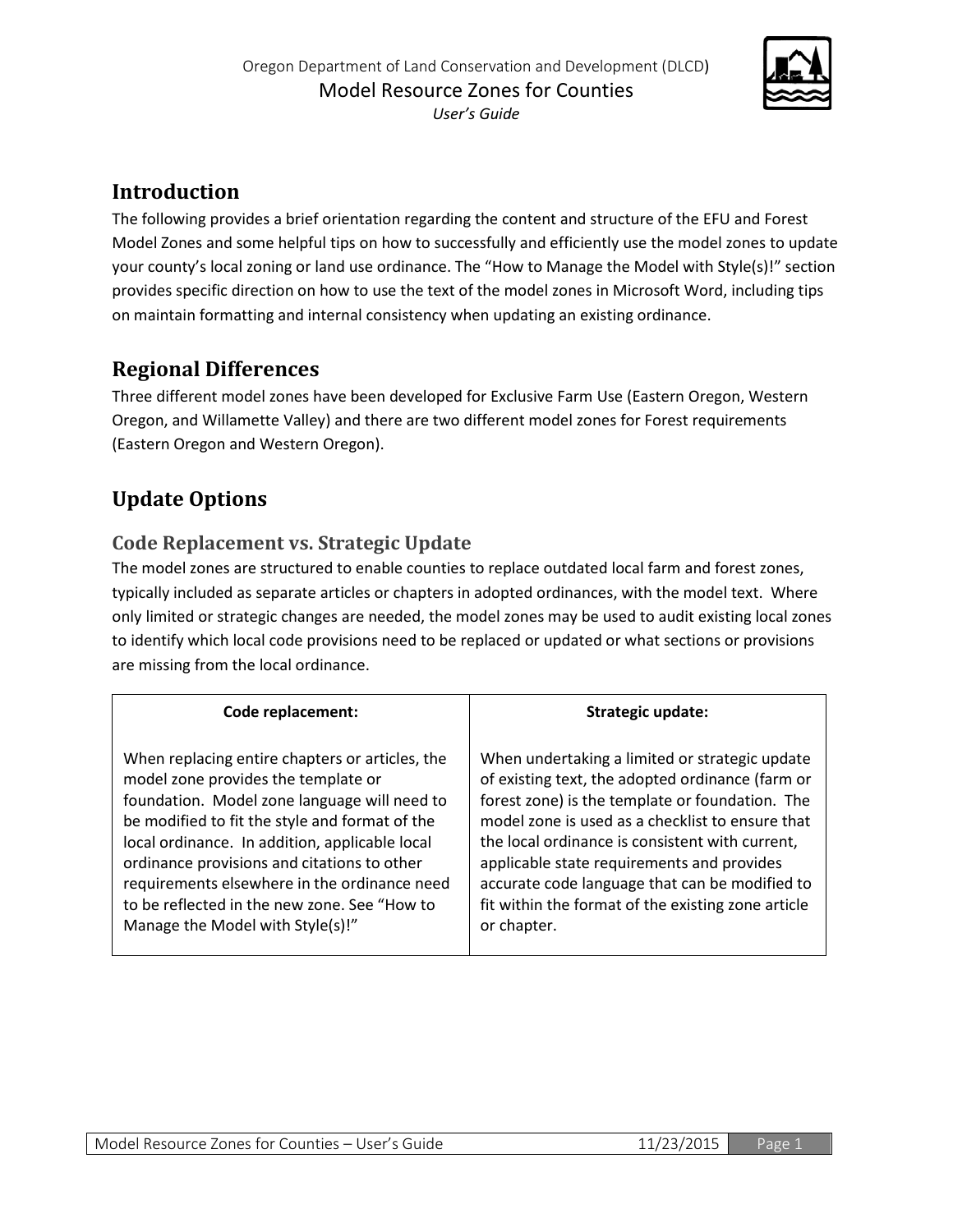

# **Required vs. Optional Text**

The model zones contain all state requirements pertaining to land use permitting on farm or forest land. In addition, the model zones include optional provisions related to uses permitted on farm or forest land. In many cases, this optional language is advisory and is meant to show one example of how one might further regulate a particular use. This optional language is either shown in *[brackets and italicized text]* or simply in *italicized* text. Counties may alternatively develop their own optional text or, where not applicable or necessary, use no optional text. Consider the following when reviewing and using the optional text and reference "How to Manage the Model with Style(s)!"

| <b>Retaining optional language:</b>                                                                                                                                                                                                                                                                                         | <b>Excluding optional language:</b>                                                                    |
|-----------------------------------------------------------------------------------------------------------------------------------------------------------------------------------------------------------------------------------------------------------------------------------------------------------------------------|--------------------------------------------------------------------------------------------------------|
| If optional language is used to replace or update<br>existing code language, the text style of these<br>sections will need to be modified to be consistent<br>with the rest of the article or chapter. The brackets<br>will need to be removed and italics revised to a<br>text style that matches the rest of the section. | Italicized text can be eliminated entirely, but minor<br>modifications may need to be made to spacing. |

**Explanations found within model zone text.** Background information and explanatory text is contained in text boxes. Information includes recent case law that informs implementation, additional provisions and allowances found in Rule or Statute, and "how to" instruction on applying the model code locally. Text in these boxes is not intended to be included in local ordinances, but rather used to explain certain requirements or to inform decision-makers and the public during the adoption process.

**Other optional model zone sections.** Two additional areas can be considered optional in the model zones that you may wish to incorporate into your local ordinance or may wish to disregard: the table of contents and the explanation of the review types preceding Table 1 in the model zones.

Table of contents: The model zones are long documents and a table of contents can be helpful in quickly orienting the user to their contents. You will need to determine if a table of contents should be retained at the beginning of your resource zones and if additional formatting is necessary to be consistent with the rest of your ordinance. For jurisdictions that make their ordinances available online, headings can be similarly listed and linked to their content.

Review types: The notice, review, and approval processes used by Oregon counties are varied and complex. The model zones include an explanation of Type 1/ministerial, Type 2/administrative and Type 3/quasi-judicial permitting processes. These may be helpful if your county does not currently have an adopted procedures chapter, but are unnecessary if procedures are adequately described elsewhere in your ordinance. It is likely that these terms will need to be updated to be consistent with the county's nomenclature for current, adopted procedures. Also see the "Permitted uses: How to include?" section.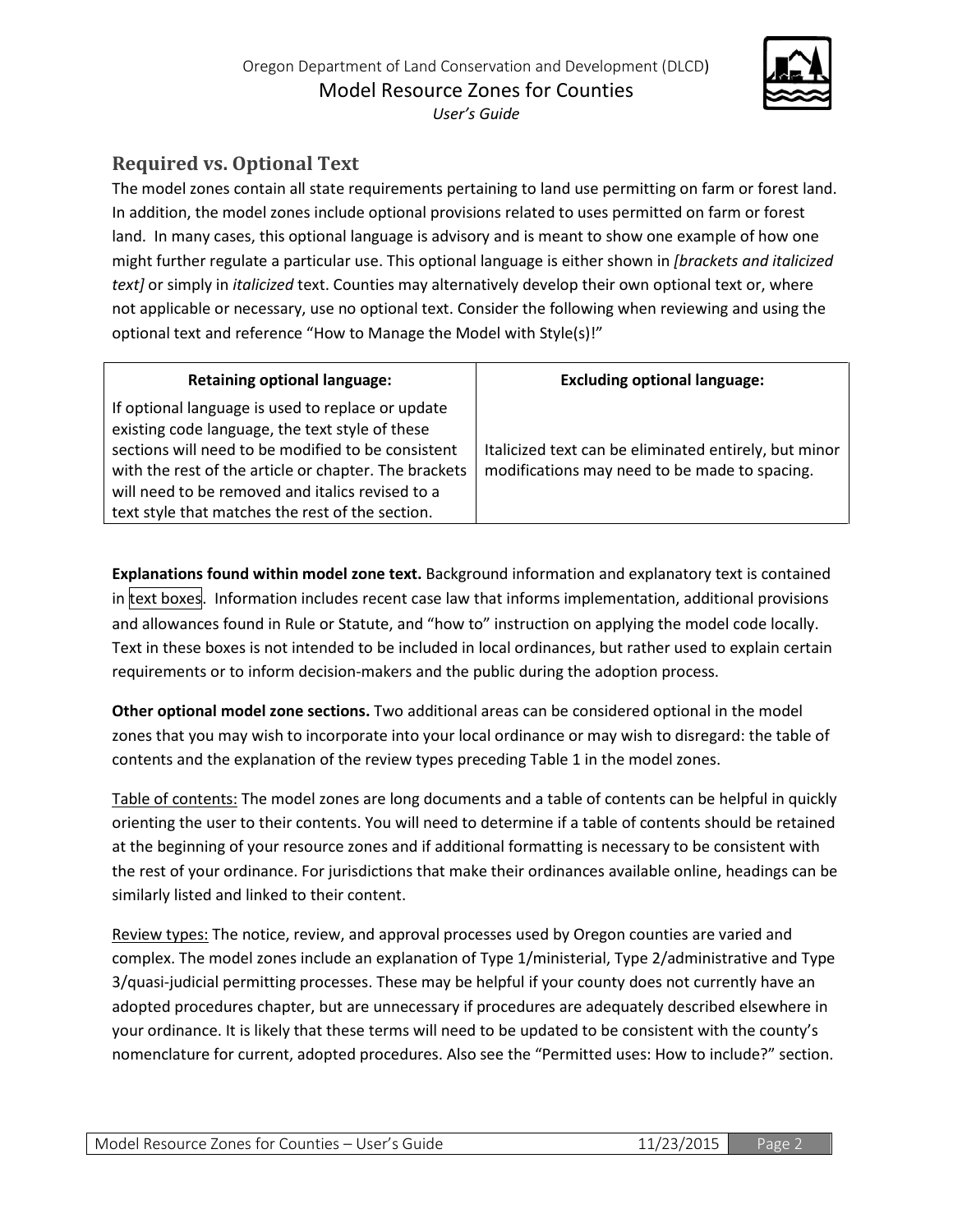

## **Permitted uses: What to include?**

Your county does not need to allow all of the uses found in the model zone, but there are some uses that must be permitted, provided they meet statute and rule requirements. Refer to Table A, below, and the following bullets as a guide to how the model zones may be modified.

### **Exclusive Farm Use**

- Counties must allow and include in their codes (or directly apply) all ORS 215.283(1) uses. These are permitted "A" uses and some "R" uses in Division 33 Table 1. Most are listed as "A" uses in the model code, but when they are "R" in Table 1, they are listed as "subject to standards" (STS) in the model code.
- Counties may allow, but are not required to allow, uses listed at ORS 215.283(2) "after required review" for compatibility with surrounding farm and forest uses ("R5" uses in Division 33 Table 1); all of these are listed as "C" conditional uses in the model code. Note that some of these uses are also "subject to standards" (STS).

### **Forest Lands**

• Counties must allow and include in their codes (or direct apply) all OAR 660-006-0025 Section (2) and (3) uses, and may allow uses listed under section (4). Section (2) and (3) uses are either permitted "A" uses or are "subject to standards"(STS). All section (4) uses are "C" conditional and subject to compatibility review standards with forest operations and agriculture; some are additionally "subject to standards" (STS).

Table A shows, by use type, where state review criteria applies and where additional local review criteria may be applied. Local review criteria are further categorized by type: base zone (e.g., setbacks, height limitations, etc.), clear and objective criteria, and discretionary criteria. The last column provides a guide to corresponding local procedure types for each type of use.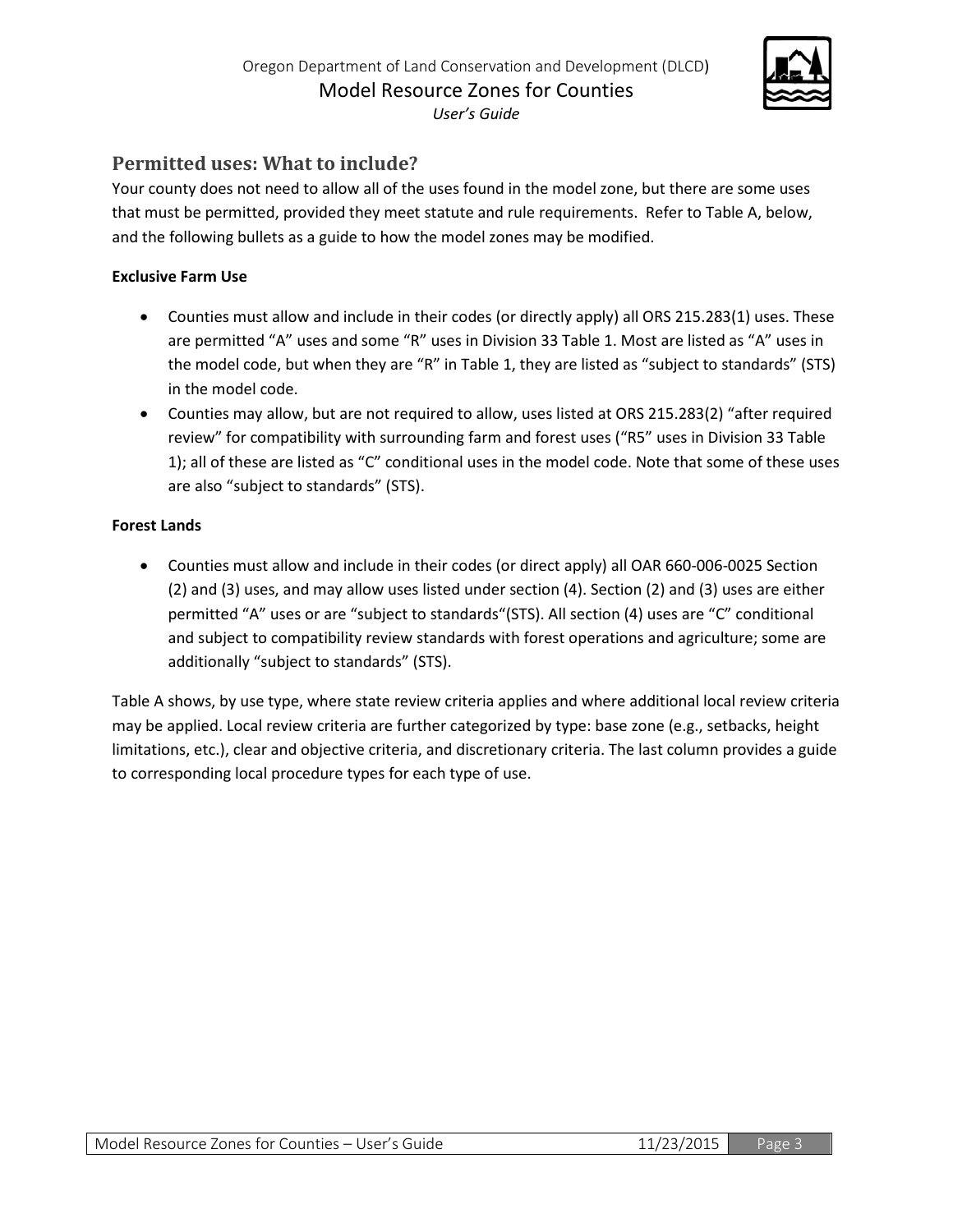

|                                                               | <b>State Review Criteria</b> |                  | <b>Local Review Criteria</b> |                 |               | <b>Local Procedure</b>                            |
|---------------------------------------------------------------|------------------------------|------------------|------------------------------|-----------------|---------------|---------------------------------------------------|
| <b>Uses</b>                                                   | Compatibility                | <b>Standards</b> | Base Zone                    | Objective       | Discretionary | <b>Type</b>                                       |
| Permitted (A)                                                 |                              |                  |                              | $\mathcal{N}^1$ | $\sqrt{2}$    | Permitted outright<br>or Type<br>1/Ministerial    |
| Permitted w/<br>standards (STS)                               |                              | ✓                | ✓                            | $\checkmark^1$  | $\sqrt{2}$    | Type 1/Ministerial<br>or Type<br>2/Administrative |
| Conditional w/<br>compatibility (C)                           | ✓                            |                  |                              |                 | ✓             | Type 3/Conditional                                |
| Conditional w/<br>compatibility &<br>standards $(C +$<br>STS) |                              |                  | $\checkmark$                 | ✓               | ✓             | Type 3/Conditional                                |

#### Table A: Applicable Review Criteria

<sup>1</sup>Additional clear and objective siting and design criteria that are related to the type of use, such as landscape buffers or hours of operation, may be required by the local jurisdiction as long as applying the criteria does not result in denial of the use. Substantive review criteria in addition to any required by statute or rule may not be applied.

 $2A$  local government can add discretionary criteria for A and STS uses as long as they don't result in actual or effective denial of the use.

### **Permitted uses: How to include?**

The model zones depict permitted uses in two different formats – in lists (under a heading that indicates the type of use) and in a table. An initial decision when updating the county's farm and forest zones is choosing a format for permitted uses. Once one format is chosen, the other format can be deleted.

| Use lists:                                                                                                                                                                                                                                                                                                                                            | Use table:                                                                                                                                                                                                                                                                                                                                                                                                                                                                         |
|-------------------------------------------------------------------------------------------------------------------------------------------------------------------------------------------------------------------------------------------------------------------------------------------------------------------------------------------------------|------------------------------------------------------------------------------------------------------------------------------------------------------------------------------------------------------------------------------------------------------------------------------------------------------------------------------------------------------------------------------------------------------------------------------------------------------------------------------------|
| If the county chooses to retain the list format,<br>current headings ("permitted," "permitted subject<br>to standards" and "conditional uses") it will need<br>to be modified to fit the county's headings (e.g.,<br>permitted outright, administrative review,<br>conditional use review) and the uses will need to<br>be (re)organized accordingly. | If the county chooses to use the table, the "Use<br>Type" column can be eliminated. The<br>recommended "Procedure Type" column will need<br>to be reviewed for each use and updated as<br>necessary to fit the county's procedure type.<br>Preceding the table the model includes an<br>explanation of procedure type. This text can be<br>modified to fit county practices or, if the county<br>has an adopted procedures section in the<br>ordinance already, can be eliminated. |

**Procedure types:** Counties have some discretion regarding the permit process for uses allowed in farm and forest lands and any (state) authorized use in resource zones may be subject to local siting and design standards. However, there are some uses that the county may not deny, provided they meet statute and rule requirements (see "Permitted uses: What to include?" above). When reviewing and

Model Resource Zones for Counties – User's Guide 11/23/2015 Page 4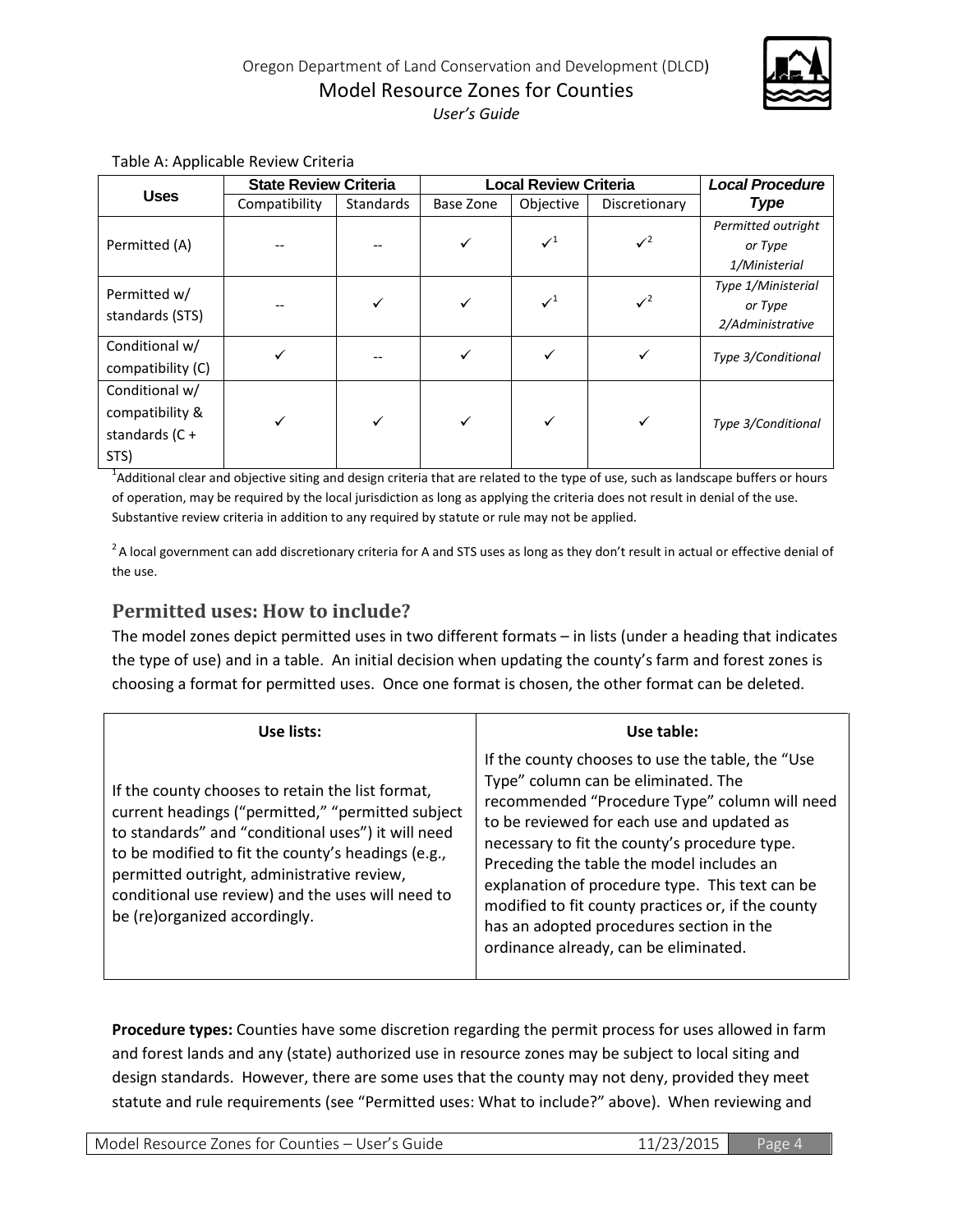

modifying procedure types for each use and ordering uses under the applicable Article/Chapter heading (list) or identifying procedure type in a use table, you should consider the recommendations in the "Local Procedure Type" column and, if deviating from the recommended procedure type (or deciding between two types if a choice is indicated in the model zone), review Table A, above.

## **Incorporating Local Requirements**

Where applicable, optional language shown in *[brackets and italicized text]* includes direction to insert local requirements or citations to these requirements found elsewhere in the adopted ordinance. Your adopted ordinance may already have existing approval criteria that is found elsewhere (i.e., not in your resource zones) for one or more of the uses included in the model zones. These local requirements should be referenced in your updated resource zones, to the extent that they do not conflict and are in addition to the model zone provisions. Where there is conflict, a statement that the provisions of the resource zone apply and take precedence in farm/forest lands may be necessary; the other, generally applicable requirements found elsewhere in the ordinance may need to be updated to reference the resource zone requirements or the general requirements may need to be modified or replaced to avoid conflicting requirements.

## **Definitions**

The model zones include definitions that come directly from State Statute or Rule. The model zones also include definitions for terms that are used in Statute or Rule, but that are not defined; these are identified as optional with italicized text. For both types of definitions, your county will likely have adopted definitions for many of the terms included in the model zones. The following steps are necessary to ensure that updates to your resource zones do not result in discrepancies internal to your adopted ordinance.

- Identify which model zone terms are already defined in your ordinance.
- Decide where terms and definitions will be located in the ordinance in a general definitions article or chapter or in the resource zone itself. Note that some terms are defined in a way that is specific to land uses in resource zones and may not be widely used outside of permitting in these zones, but other terms are more general.
- Determine which optional definitions that you will recommend be added to the EFU or Forest zone(s) or that should replace current definitions; eliminate others that will not be considered in the update.
- When updating definitions that have specific language that comes from Statute or Rule, be deferential to the model zone definition and ensure that any local language does not change state requirements.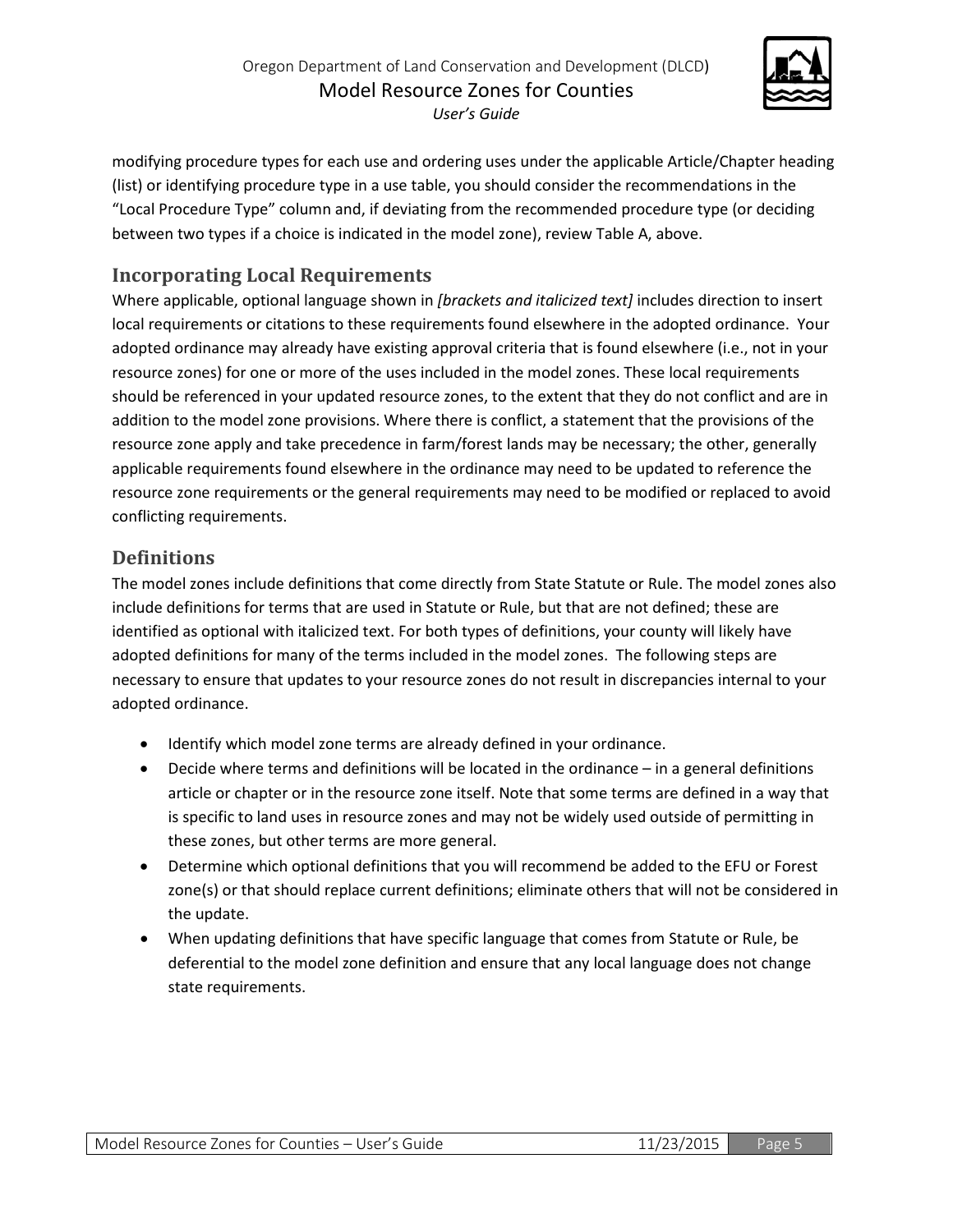

# **How to Manage the Model with Style(s)!**

The model zones are Microsoft Word documents that utilize two features to make the implementation and maintenance of code language as easy as possible: **Styles** and **Cross-References.** A brief introduction to these features is provided below, along with links to online tutorials.

### **Styles in the Model Zones**

In order to provide consistent formatting and easy customization, all text in the model zones adheres to a heading style. This means that:

- The zoning code is indexed in the Navigation Pane and Table of Contents. The code can be easily re-ordered by dragging a section within the navigation pane.
- Changes can be made to every section/subsection easily and consistently, allowing the user to customize the formatting to match the existing ordinance.



To change the heading styles of the model zone, find the "Styles" toolbar and click on the "pop-out" button at the bottom right to see the full list of styles within the document, as shown in in the preceding image. You will see the following headings.

| Section X.01 Heading 1 | <u>па</u> |
|------------------------|-----------|
| A. Heading 2           | <u>па</u> |
| $(1)$ Heading 3        | <u>па</u> |
| (a) Heading 4          | <u>па</u> |
| (i) Heading 5          | Па        |

Right-click on the heading you would like to change and select "Modify" to open the style properties window. The "Format" button in the bottom left of this window contains several options for font, indentation, and numbering. It may take a little time to get this list set up to match your existing code, but it is much less time-consuming than trying to change each subsection individually[. Click here](https://support.office.com/en-nz/article/Style-basics-in-Word-d382f84d-5c38-4444-98a5-9cbb6ede1ba4) to learn more about working with styles.

## **Cross References in the Model Zones**

The model zones use Microsoft Word's "cross reference" feature to create active links within the code. This means that as sections get moved around and renumbered, the zones can be kept internally consistent with minimal effort.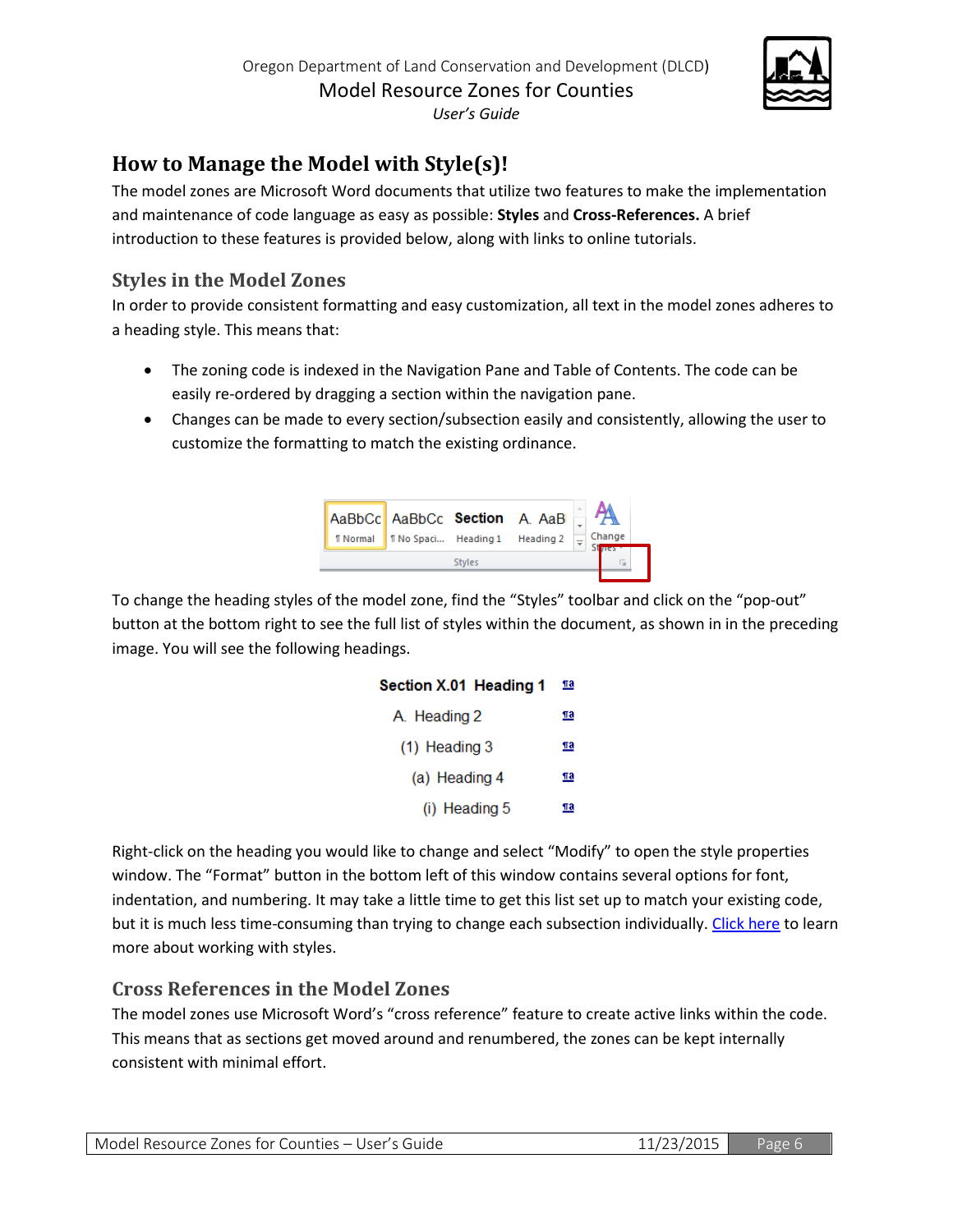

**Updating**. Cross-references do not update automatically. After making a change in numbering, right click on a cross-reference (it will have a gray box around it) and select "Update Field." To update all cross references, select the whole document, right click on a cross-reference, and select "Update field."

**Adding a new cross-reference**. Go to the "Insert" tab and select "Cross-reference." You will see a window similar to the one shown below. Select the section you would like to reference from the list and click "Insert." Depending on the formatting of your ordinance, you may wish to use the "Separate numbers with…" box, which will place a period or other character between the numbers of the reference ("Section 7.05.B" for example).

| Reference type:                                                                                     | Insert reference to:                                                                                                                                                                                                                                                                                                                                                                                                                                                                                                                                                                                                                                                                                                                                                                                                                                                                                                                                                                                                                                                                                                                                                                                                                                                                                                                                                                                                                                                                                                                                                                                                                                                                                                                                                  |
|-----------------------------------------------------------------------------------------------------|-----------------------------------------------------------------------------------------------------------------------------------------------------------------------------------------------------------------------------------------------------------------------------------------------------------------------------------------------------------------------------------------------------------------------------------------------------------------------------------------------------------------------------------------------------------------------------------------------------------------------------------------------------------------------------------------------------------------------------------------------------------------------------------------------------------------------------------------------------------------------------------------------------------------------------------------------------------------------------------------------------------------------------------------------------------------------------------------------------------------------------------------------------------------------------------------------------------------------------------------------------------------------------------------------------------------------------------------------------------------------------------------------------------------------------------------------------------------------------------------------------------------------------------------------------------------------------------------------------------------------------------------------------------------------------------------------------------------------------------------------------------------------|
| Numbered item                                                                                       | Paragraph number (full context)                                                                                                                                                                                                                                                                                                                                                                                                                                                                                                                                                                                                                                                                                                                                                                                                                                                                                                                                                                                                                                                                                                                                                                                                                                                                                                                                                                                                                                                                                                                                                                                                                                                                                                                                       |
| V Insert as hyperlink                                                                               | Include above/below                                                                                                                                                                                                                                                                                                                                                                                                                                                                                                                                                                                                                                                                                                                                                                                                                                                                                                                                                                                                                                                                                                                                                                                                                                                                                                                                                                                                                                                                                                                                                                                                                                                                                                                                                   |
| V Separate numbers with                                                                             |                                                                                                                                                                                                                                                                                                                                                                                                                                                                                                                                                                                                                                                                                                                                                                                                                                                                                                                                                                                                                                                                                                                                                                                                                                                                                                                                                                                                                                                                                                                                                                                                                                                                                                                                                                       |
| For which numbered item:                                                                            |                                                                                                                                                                                                                                                                                                                                                                                                                                                                                                                                                                                                                                                                                                                                                                                                                                                                                                                                                                                                                                                                                                                                                                                                                                                                                                                                                                                                                                                                                                                                                                                                                                                                                                                                                                       |
| Section X.04 Section X.03 Non-Residential Uses Permitted<br>E. Farm use as defined in ORS 215, 203. | C. "Campground" means an area devoted to overnight temporary use for va.<br>D. "Commercial Tree Species" means trees recognized for commercial produc<br>E. "Cubic Foot Per Acre" means the average annual increase in cubic foot vo<br>F. "Cubic Foot Per Tract Per Year" means the average annual increase in cu<br>G. "Date of Creation and Existence." When a lot, parcel or tract is reconfigu<br>H. "Eastern Oregon" means that portion of the state lying east of a line begi<br>I. "Forest Operation" means any commercial activity relating to the growing<br>J. "Governing Body" means a city council, county board of commissioners, or<br>K. "Lot" means a single unit of land that is created by a subdivision of land a<br>L. "Parcel" means a single unit of land that is created by a partition of land a<br>M. "Relative" means a spouse, child, parent, stepparent, grandchild, grandp<br>N. "Storage structures for emergency supplies" means structures to accomm<br>O. "Tract" means one or more contiguous lots or parcels in the same owners<br>P. "Western Oregon" means that portion of the state Iving west of a line be<br>O. "Youth camp" is a facility either owned or leased, and operated by a stat<br>R. "Yurt" means a round, domed shelter of cloth or canvas on a collapsible fr<br>A. Forest operations or forest practices including, but not limited to, refores<br>B. Temporary on-site structures that are auxiliary to and used during the ter<br>C. Physical alterations to the land auxiliary to forest practices including, but<br>D. Uses to conserve soil, air and water quality and to provide for wildlife and<br>F. Local distribution lines (e.g., electric, telephone, natural gas) and access<br>Cancel<br>Insert |

**Removing Sections**. If a paragraph that had a cross-reference is deleted, you will see the following message: **Error! Reference source not found.** You will need to create a new cross-reference or otherwise change the code language.

More information on cross references can be found [here.](https://support.office.com/en-us/article/Create-or-update-a-cross-reference-aa35c606-34e8-4c64-b6eb-c6321d190645)

### **Other Cleanup**

The model zones include note boxes to provide background information and aid in the implementation of the code. These boxes should not be present in the final zone document. To delete them, right click on the "Note Box" style in the style browser and select "Select all instance(s)." This will highlight all note